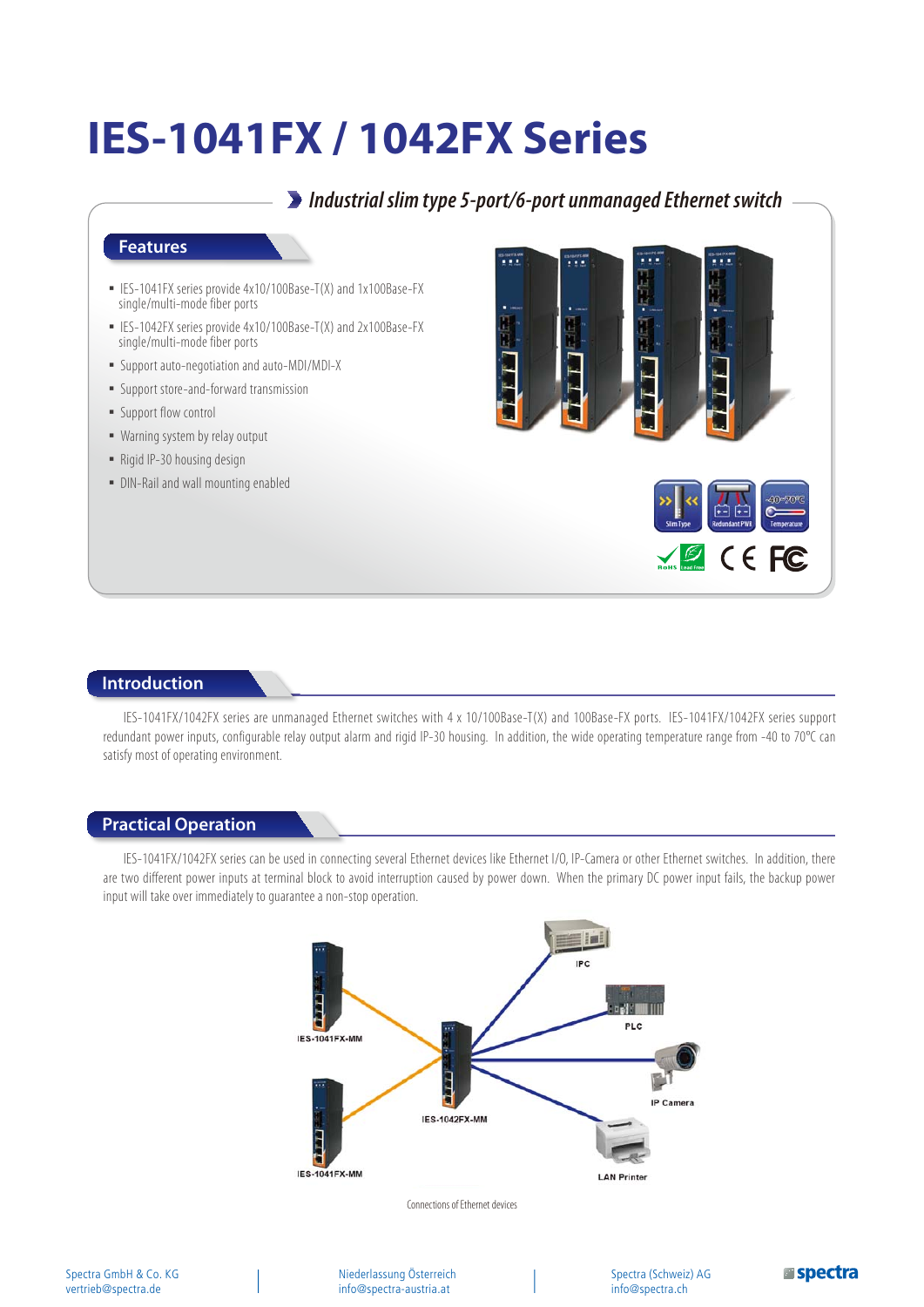

011 Product

Network<br>Management Utility

**Espectra** 

Accessones

Industrial Cellular<br>VPN Router

Industrial<br>USB-Over-IP Server

(Unit=mm)

| <b>ORing Switch Model</b>                   |                                           | IES-1041FX-MM-SC                | <b>IES-1041FX-SS-SC</b> | IES-1042FX-MM-SC                | IES-1042FX-SS-SC |  |  |
|---------------------------------------------|-------------------------------------------|---------------------------------|-------------------------|---------------------------------|------------------|--|--|
| <b>Physical Ports</b>                       |                                           |                                 |                         |                                 |                  |  |  |
| 10/100Base-T(X) Ports in RJ45 Auto MDI/MDIX |                                           | $\overline{4}$                  | $\overline{4}$          | $\overline{4}$                  | $\overline{4}$   |  |  |
| <b>Fiber Ports Specifications</b>           | <b>Fiber Ports Number</b>                 |                                 |                         | $\overline{2}$                  | $\overline{2}$   |  |  |
|                                             | <b>Fiber Ports Standard</b>               | 100Base-FX                      | 100Base-FX              | 100Base-FX                      | 100Base-FX       |  |  |
|                                             | <b>Fiber Mode</b>                         | Multi-mode                      | Single-mode             | Multi-mode                      | Single-mode      |  |  |
|                                             | Fiber Diameter (µm)                       | $62.5/125 \,\mu m$<br>50/125 µm | $9/125 \mu m$           | $62.5/125 \,\mu m$<br>50/125 µm | $9/125 \mu m$    |  |  |
|                                             | <b>Fiber Optical Connector</b>            | $\mathcal{S}$ C                 | $\mathcal{S}$ C         | $\mathcal{S}$ C                 | $\mathcal{S}$ C  |  |  |
|                                             | Typical Distance (km)                     | 2 km                            | $30 \text{ km}$         | 2 km                            | $30 \mathrm{km}$ |  |  |
|                                             | Wavelength (nm)                           | 1310 nm                         | 1310 nm                 | 1310 nm                         | 1310 nm          |  |  |
|                                             | Max. Output Optical<br>Power (dBm)        | $-14$ dBm                       | $-8$ dBm                | $-14$ dBm                       | $-8$ dBm         |  |  |
|                                             | Min. Output Optical<br>Power (dBm)        | $-23.5$ dBm                     | $-15$ dBm               | $-23.5$ dBm                     | $-15$ dBm        |  |  |
|                                             | Max. Input Optical Power<br>(Saturation)  | $0$ dBm                         | $0$ dBm                 | $0$ dBm                         | $0$ dBm          |  |  |
|                                             | Min. Input Optical Power<br>(Sensitivity) | $-31$ dBm                       | $-34$ dBm               | $-31$ dBm                       | $-34$ dBm        |  |  |
|                                             | Link Budget (dB)                          | 7.5dB                           | 19 dB                   | 7.5dB                           | 19dB             |  |  |

Spectra GmbH & Co. KG vertrieb@spectra.de

Niederlassung Österreich info@spectra-austria.at

Spectra (Schweiz) AG info@spectra.ch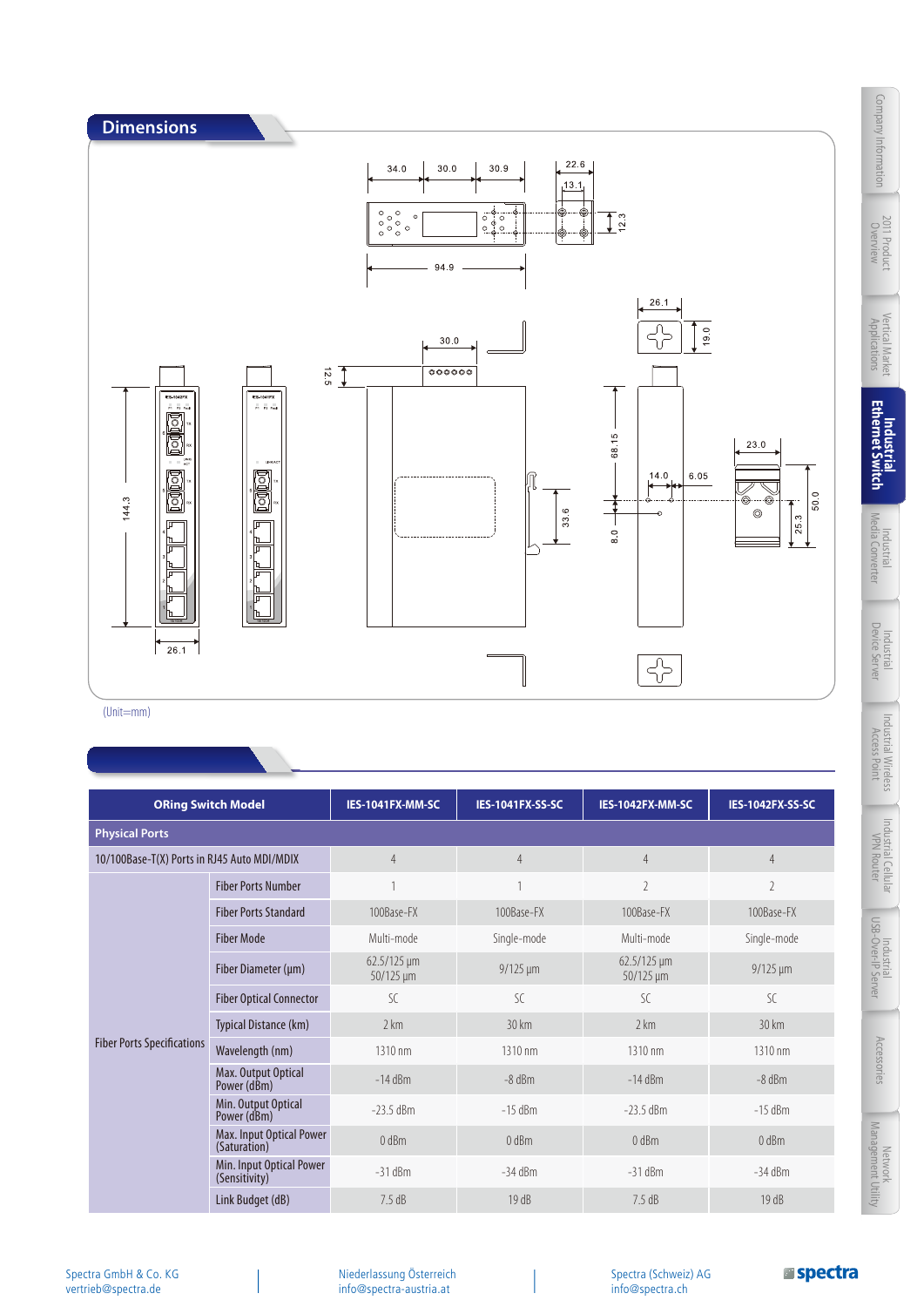| <b>Technology</b>                           |                                                                                                                             |         |         |         |  |  |  |  |
|---------------------------------------------|-----------------------------------------------------------------------------------------------------------------------------|---------|---------|---------|--|--|--|--|
| <b>Ethernet Standards</b>                   | IEEE 802.3 for 10Base-T<br>IEEE 802.3u for 100Base-TX and 100Base-FX,<br>IEEE 802.3x for Flow control                       |         |         |         |  |  |  |  |
| <b>MAC Table</b>                            | 2048 MAC addresses                                                                                                          |         |         |         |  |  |  |  |
| Processing                                  | Store-and-Forward                                                                                                           |         |         |         |  |  |  |  |
| <b>LED Indicators</b>                       |                                                                                                                             |         |         |         |  |  |  |  |
| <b>Power Indicator</b>                      | Green: Power LED x 2                                                                                                        |         |         |         |  |  |  |  |
| <b>Fault Indicator</b>                      | Amber: Indicates PWR1 or PWR2 failure occurred                                                                              |         |         |         |  |  |  |  |
| 10/100Base-T(X) RJ45 Port Indicator         | Green for port Link/Act. Amber for Duplex/Collision                                                                         |         |         |         |  |  |  |  |
| <b>Fiber Port LED</b>                       | Green for port Link/Act.                                                                                                    |         |         |         |  |  |  |  |
| <b>Fault contact</b>                        |                                                                                                                             |         |         |         |  |  |  |  |
| Relay                                       | Relay output to carry capacity of 1A at 24VDC                                                                               |         |         |         |  |  |  |  |
| Power                                       |                                                                                                                             |         |         |         |  |  |  |  |
| <b>Redundant Input Power</b>                | Dual DC inputs: 12~48VDC on 6-pin terminal block                                                                            |         |         |         |  |  |  |  |
| Power Consumption (Typ.)                    | 7 Watts<br>5 Watts                                                                                                          |         |         |         |  |  |  |  |
| <b>Overload Current Protection</b>          | Present                                                                                                                     |         |         |         |  |  |  |  |
| <b>Reverse Polarity Protection</b>          | Present                                                                                                                     |         |         |         |  |  |  |  |
| <b>Physical Characteristics</b>             |                                                                                                                             |         |         |         |  |  |  |  |
| Enclosure                                   | $IP-30$                                                                                                                     |         |         |         |  |  |  |  |
| Dimensions (W x D x H)                      | 26.1(W) x 94.9(D) x 144.3(H) mm (1.03 x 3.74 x 5.68 inch.)                                                                  |         |         |         |  |  |  |  |
| Weight (g)                                  | 382 g<br>378 g                                                                                                              |         |         |         |  |  |  |  |
| <b>Environmental</b>                        |                                                                                                                             |         |         |         |  |  |  |  |
| <b>Storage Temperature</b>                  | -40 to 85°C (-40 to 185°F)                                                                                                  |         |         |         |  |  |  |  |
| <b>Operating Temperature</b>                | -40 to 70 $\degree$ C (-40 to 158 $\degree$ F)                                                                              |         |         |         |  |  |  |  |
| <b>Operating Humidity</b>                   | 5% to 95% Non-condensing                                                                                                    |         |         |         |  |  |  |  |
| <b>Regulatory Approvals</b>                 |                                                                                                                             |         |         |         |  |  |  |  |
| EMI                                         | FCC Part 15, CISPR (EN55022) class A                                                                                        |         |         |         |  |  |  |  |
| <b>EMS</b>                                  | EN61000-4-2 (ESD), EN61000-4-3 (RS), EN61000-4-4 (EFT), EN61000-4-5 (Surge), EN61000-4-6 (CS), EN61000-4-8,<br>EN61000-4-11 |         |         |         |  |  |  |  |
| Shock                                       | IEC60068-2-27                                                                                                               |         |         |         |  |  |  |  |
| <b>Free Fall</b>                            | IEC60068-2-32                                                                                                               |         |         |         |  |  |  |  |
| Vibration                                   | IEC60068-2-6                                                                                                                |         |         |         |  |  |  |  |
| Safety                                      | EN60950-1                                                                                                                   |         |         |         |  |  |  |  |
| MTBF (Hours) (MIL-HDBK-217F2, GB, GC, 25°C) | 609,782                                                                                                                     | 611,433 | 560,683 | 563,480 |  |  |  |  |
| Warranty                                    | 5 years                                                                                                                     |         |         |         |  |  |  |  |

 $\overline{\phantom{a}}$